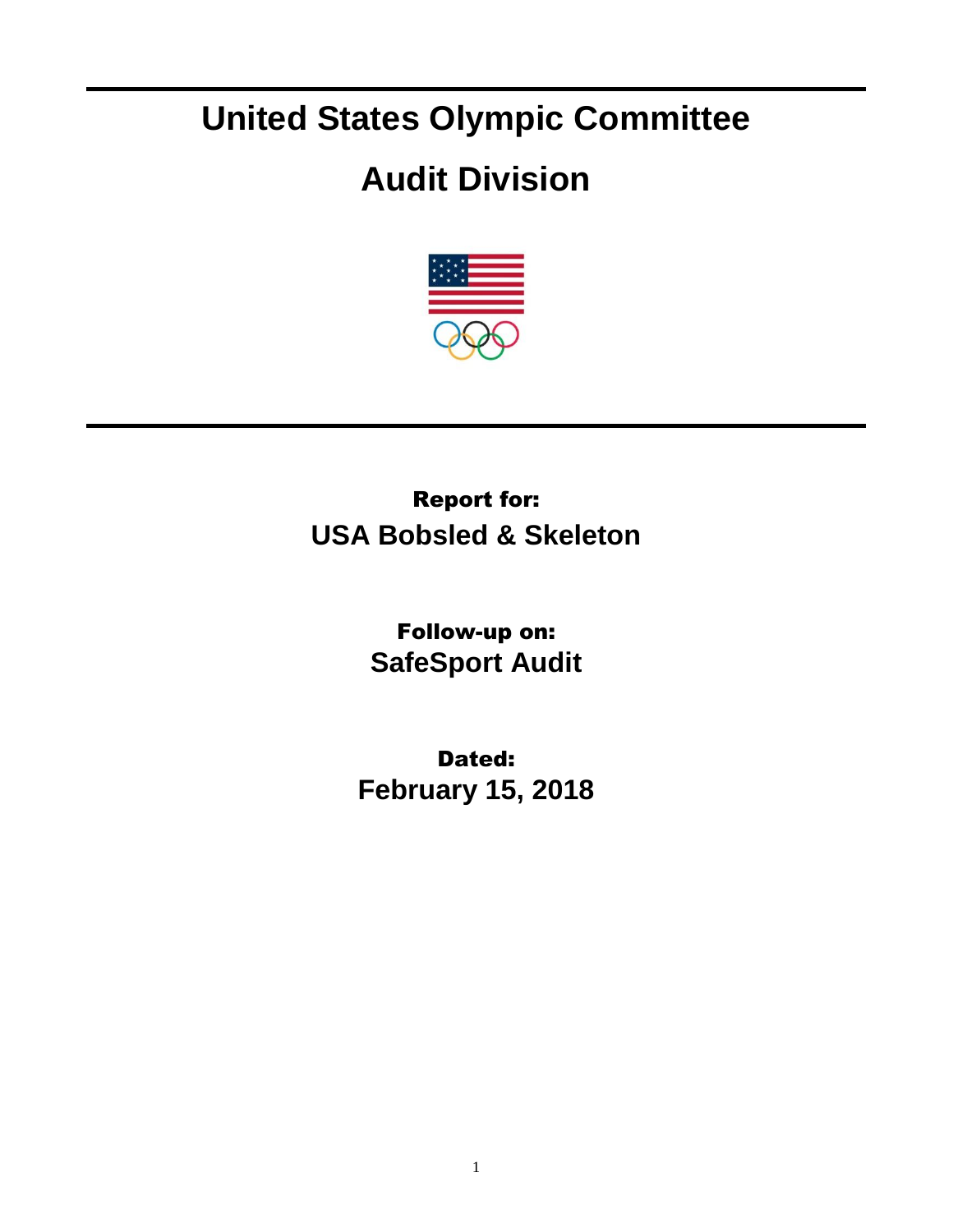UNITED STATES OLYMPIC COMMITTEE 1 Olympic Plaza Colorado Springs, CO 80909



February 15, 2018

Darrin Steele Chief Executive Officer USA Bobsled & Skeleton

Dear Darrin,

During the second and third quarter of 2017, Baker Tilly Virchow Krause (Baker Tilly) performed a SafeSport audit of the USA Bobsled & Skeleton (USABS). The purpose of the follow-up review is to report on the status of recommendations from the SafeSport audit of USABS dated October 2017. Our methodology was limited to communication with USABS and a review of various policies provided by the organization. The Audit Division did not perform additional audit work to verify action was taken. However, SafeSport will be tested during the routine audit process going forward.

The review found that the recommendations were implemented and are considered closed. USABS was prompt to implement the recommendations in the SafeSport audit.

We thank you and your staff for assisting in the follow-up review.

Sincerely,

fit Julle

Bridget Toelle, CPA, CIA Ellen Senf Senior Director, Audit Staff Auditor

Ellen of Senf

cc: Scott Blackmun Pete Piechoski Rick Adams Laura Peeters Gary Johansen Chris McCleary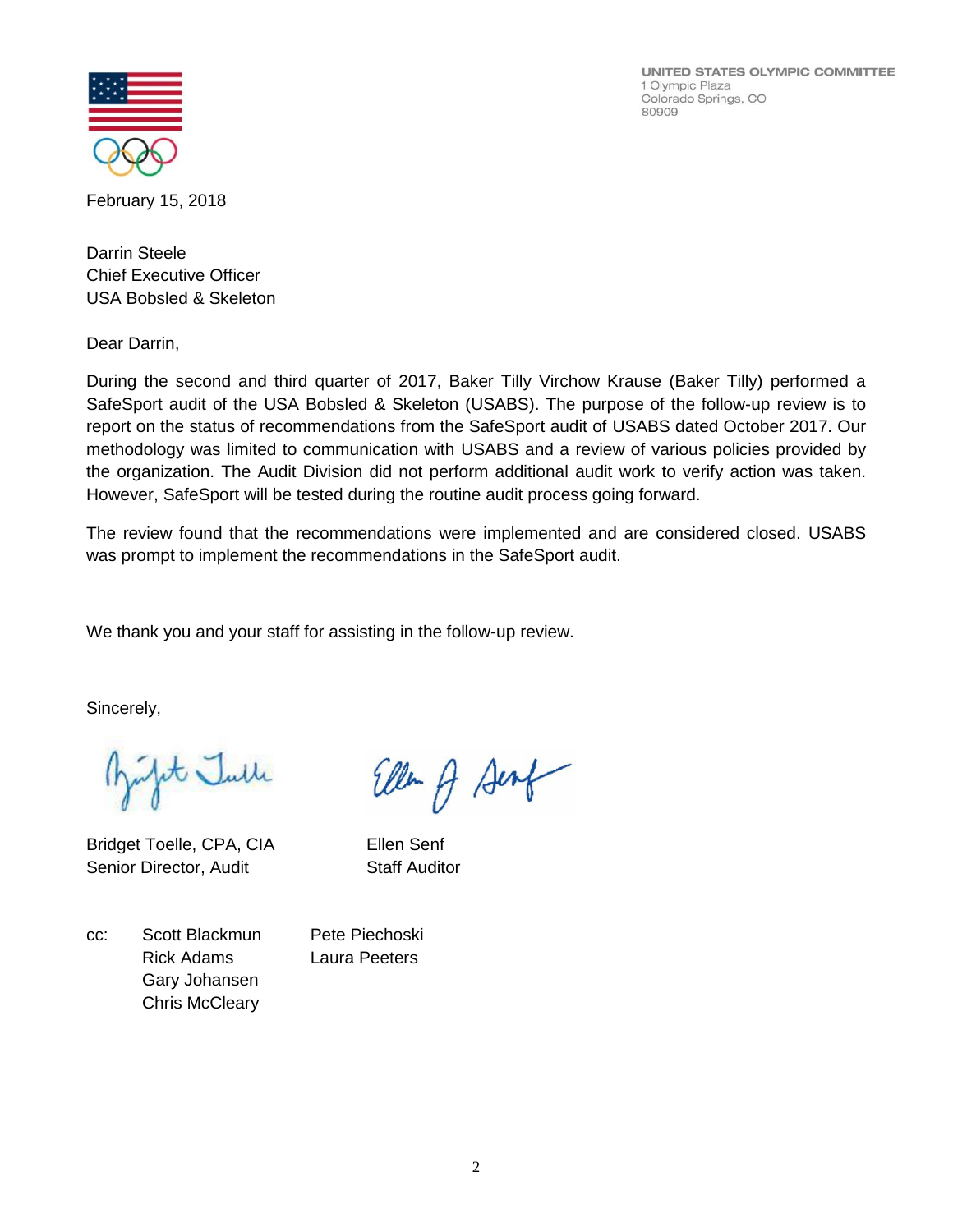

## *SafeSport Follow-up Report*

**USA Bobsled & Skeleton**

| <b>Follow-up</b><br><b>Status</b> | <b>Recommendation</b>                                                                                                                                                                                                                                                                                                                                                                                                                                                                                                                                                                                                                                                                                                                                                                                                  | <b>Management</b><br><b>Response</b>                                                                                                                                             | <b>Follow-up</b><br><b>Action</b>                                                                                                                                                                  |
|-----------------------------------|------------------------------------------------------------------------------------------------------------------------------------------------------------------------------------------------------------------------------------------------------------------------------------------------------------------------------------------------------------------------------------------------------------------------------------------------------------------------------------------------------------------------------------------------------------------------------------------------------------------------------------------------------------------------------------------------------------------------------------------------------------------------------------------------------------------------|----------------------------------------------------------------------------------------------------------------------------------------------------------------------------------|----------------------------------------------------------------------------------------------------------------------------------------------------------------------------------------------------|
| <b>Implemented</b>                | USABS must require that individuals<br>it formally authorizes, approves, or<br>appoints (a) to a position of authority<br>over, or (b) to have frequent contact<br>with athletes complete criminal<br>background checks and education<br>and training requirements in a timely<br>manner and before they have<br>contact with athletes to provide<br>assurance that they are educated on<br>the requirements of the Athlete<br>Safety Standards. USABS must<br>consistently track and verify criminal<br>background checks and education<br>and training requirements are met for<br>all Required Individuals. USABS<br>should review the testing results and<br>require all necessary individuals to<br>complete the necessary<br>requirements (i.e., criminal<br>background check and/or education<br>and training). | We agree with the condition<br>and recommendation and will<br>respond to the USOC with a<br>detailed plan to ensure<br>compliance with the current<br>NGB Athlete Safety Policy. | <b>USABS</b> has<br>implemented a<br>process to ensure<br>all required<br>individuals<br>complete SafeSport<br>education and<br>background checks<br>before they have<br>contact with<br>athletes. |
| <b>Implemented</b>                | <b>USABS's SafeSport policy must</b><br>require that individuals it formally<br>authorizes, approves, or appoints (a)<br>to a position of authority over, or (b)<br>to have frequent contact with<br>athletes complete criminal<br>background checks and education<br>and training requirements in a timely<br>manner and before they have<br>contact with athletes to provide<br>assurance that they are educated on<br>the requirements of the Athlete<br>Safety Standards. USABS should<br>review the testing results and require<br>all necessary individuals to complete<br>the necessary requirements (i.e.,<br>criminal background check and/or<br>education and training).                                                                                                                                     | We agree with the condition<br>and recommendation and will<br>respond to the USOC with a<br>detailed plan to ensure<br>compliance with the current<br>NGB Athlete Safety Policy. | <b>USABS</b> revised its<br>SafeSport policy to<br>address the<br>recommendation.                                                                                                                  |